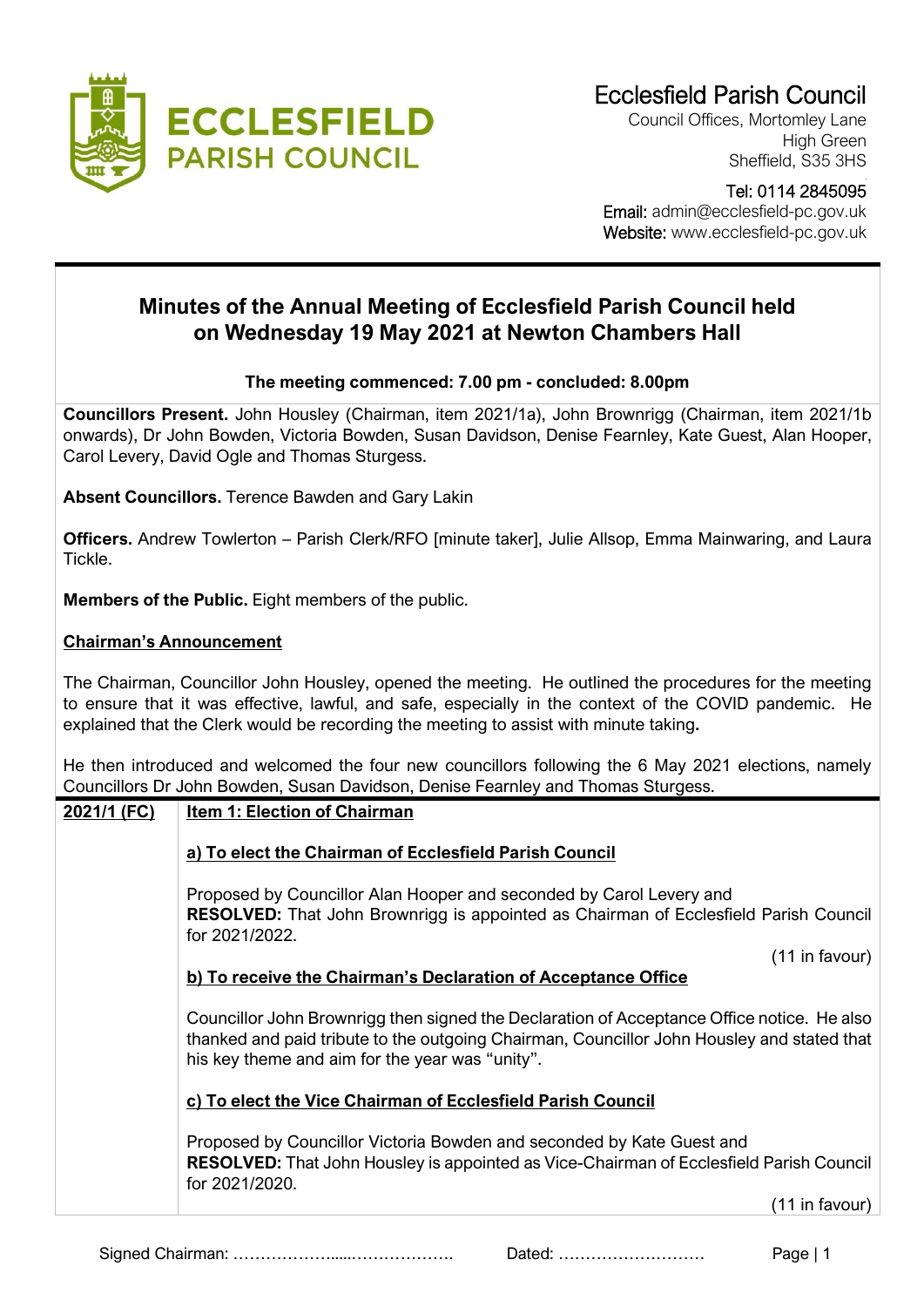| The Clerk reported that he had received one apology and reason for absence from<br>Councillor Terence Bawden. This was then considered.                                                                                                                                                                                                                                                                                                                                                                    |                                |  |  |  |  |
|------------------------------------------------------------------------------------------------------------------------------------------------------------------------------------------------------------------------------------------------------------------------------------------------------------------------------------------------------------------------------------------------------------------------------------------------------------------------------------------------------------|--------------------------------|--|--|--|--|
| Proposed by Councillor John Housley and seconded by Alan Hooper and<br><b>RESOLVED:</b> That the apology and reason given for absence by Councillor Terence Bawden<br>be approved.                                                                                                                                                                                                                                                                                                                         |                                |  |  |  |  |
| (11 in favour)                                                                                                                                                                                                                                                                                                                                                                                                                                                                                             |                                |  |  |  |  |
| <b>Item 3: Declarations of Interest</b><br>2021/3 (FC)                                                                                                                                                                                                                                                                                                                                                                                                                                                     |                                |  |  |  |  |
| The Clerk reported that he had not received any. He did draw members attention to that he<br>had previously granted dispensation to Councillor John Brownrigg to speak but not vote on<br>any Council agenda items concerning the consideration of Thorncliffe Community Sports<br>until May 2022 as reported at minute 2020/134 (F&P).                                                                                                                                                                    |                                |  |  |  |  |
| 2021/4 (FC)<br>Item 4: Exclusion of Press and Public                                                                                                                                                                                                                                                                                                                                                                                                                                                       |                                |  |  |  |  |
| It was considered that there were no items on the agenda that required the exclusion of the<br>press or public.                                                                                                                                                                                                                                                                                                                                                                                            |                                |  |  |  |  |
| 2021/5 (FC)<br><b>Item 5: Public Participation Session</b>                                                                                                                                                                                                                                                                                                                                                                                                                                                 |                                |  |  |  |  |
| The Clerk read out a detailed letter he had received from a member of the community<br>outlining the social, health and environmental benefits of promoting cycling and urging the<br>Council to introduce more bicycle stands in Chapeltown and more generally. It was agreed<br>the Council should look in more detail at the issues raised. Also, that this letter should be<br>considered at a future Planning and Environment meeting at which the resident who raised<br>would be invited to attend. |                                |  |  |  |  |
| 2021/6 (FC)<br>Item 6: Committees of Ecclesfield Parish Council                                                                                                                                                                                                                                                                                                                                                                                                                                            |                                |  |  |  |  |
| a) To appoint Standing Committees and Committees of Ecclesfield Parish Council (Standing<br>Order 4).                                                                                                                                                                                                                                                                                                                                                                                                      |                                |  |  |  |  |
| b) To appoint Members (Standing Order 4 (d) iv) and Substitute Members (Standing Order<br>4 (d) v) to Council Committees.                                                                                                                                                                                                                                                                                                                                                                                  |                                |  |  |  |  |
| c) To appoint a Chairman to the Environmental Planning Committee, Staffing Committee and<br>Finance and Premises Committee, which are all standing Committees (as required by<br>Standing Order 4 (d) vi).                                                                                                                                                                                                                                                                                                 |                                |  |  |  |  |
| The Clerk reported that Councillor Terence Bawden had stated that he did not wish to be<br>considered for appointment to any Committee or as a representative to an Outside Body.                                                                                                                                                                                                                                                                                                                          |                                |  |  |  |  |
| <b>Environmental Planning Committee</b>                                                                                                                                                                                                                                                                                                                                                                                                                                                                    |                                |  |  |  |  |
| <b>Councillor Alan Hooper</b>                                                                                                                                                                                                                                                                                                                                                                                                                                                                              |                                |  |  |  |  |
| Councillor John Brownrigg (ex officio)                                                                                                                                                                                                                                                                                                                                                                                                                                                                     |                                |  |  |  |  |
| Councillor John Housley (ex officio)                                                                                                                                                                                                                                                                                                                                                                                                                                                                       |                                |  |  |  |  |
| <b>Councillor David Ogle</b>                                                                                                                                                                                                                                                                                                                                                                                                                                                                               | <b>Councillor Carol Levery</b> |  |  |  |  |
| <b>Councillor Denise Fearnley</b>                                                                                                                                                                                                                                                                                                                                                                                                                                                                          |                                |  |  |  |  |
| Councillor Dr John Bowden                                                                                                                                                                                                                                                                                                                                                                                                                                                                                  |                                |  |  |  |  |
|                                                                                                                                                                                                                                                                                                                                                                                                                                                                                                            |                                |  |  |  |  |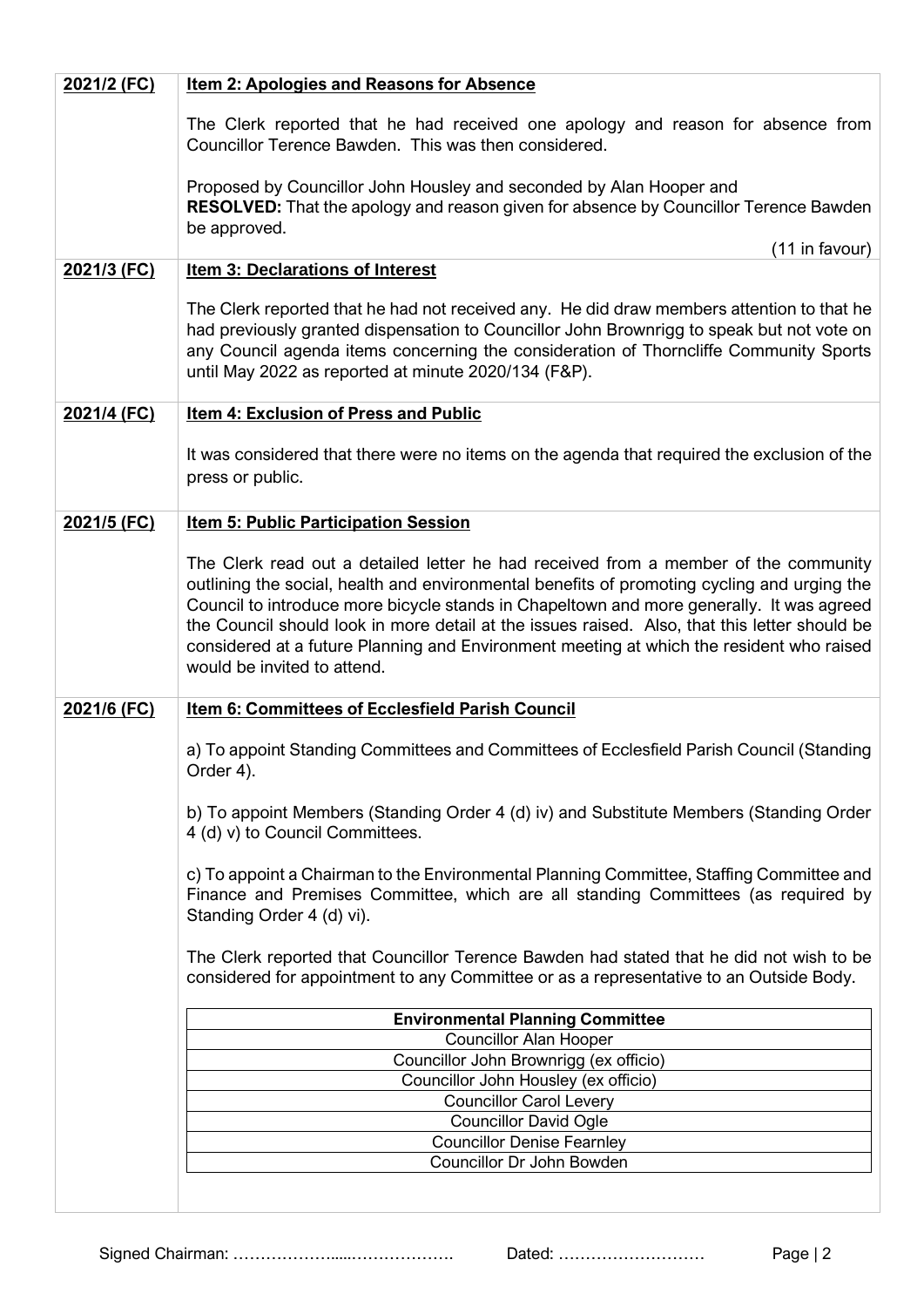| Councillor Victoria Bowden<br>Councillor John Brownrigg (ex officio)<br>Councillor John Housley (ex officio)<br><b>Councillor David Ogle</b><br>Councillor Gary Lakin*<br><b>Councillor Susan Davidson</b><br><b>Councillor Thomas Sturgess</b><br>*Councillor Gary Lakin will be contacted to confirm whether he wishes to continue being a<br>member.<br><b>Staffing Committee</b><br><b>Councillor Carol Levery</b><br>Councillor Victoria Bowden<br>Councillor John Brownrigg (ex officio)<br>Councillor John Housley (ex officio)<br><b>Councillor Thomas Sturgess</b><br>Proposed by Councillor John Housley and seconded by Councillor Susan Davidson and<br><b>RESOLVED: That</b><br>1. Standing Committees and Committees be appointed as shown above.<br>2. Councillor Dr J Bowden is appointed as Chairman to Environmental Planning Committee,<br>Councillor K Guest is appointed as Chairman to Finance and Premises Committee and<br>Councillor C Levery is appointed as Chairman to Staffing Committee.<br>(11 in favour)<br>2021/7 (FC)<br><b>Item 7: Councillor Representatives to Outside Bodies</b><br>The Council considered representation bodes on outside bodies for the following year.<br>Proposed by Councillor John Housley and seconded by Councillor Denise Fearnley and<br><b>RESOLVED: That</b><br>1. Councillor Susan Davidson be appointed to the Anne Reresby Trust.<br>2. Councillors Dr John Bowden, Victoria Bowden and Susan Davidson be appointed to the<br>Ecclesfield Parish Archiving Project.<br>3. Councillors John Housley and David Ogle be appointed as the Council's representatives<br>on the Sheffield City Council Standards Committee, replacing Councillor Terence Bawden.<br>4. Councillor John Brownrigg be appointed to the Yorkshire Local Councils Associations,<br>replacing Councillor Terence Bawden.<br>(11 in favour)<br>The revised representation is shown in full below:<br><b>Outside Body</b><br>Representative<br>Ann Reresby Trust<br>Cllrs D Fearnley, K Guest and S Davidson<br><b>Ecclesfield Charities</b><br><b>Cllr K Guest</b><br>Ecclesfield Civil Parish Archiving Project<br>Cllrs Dr J Bowden, V Bowden, S Davidson, J<br>Housley, G Lakin and D Ogle<br>Grenoside Advisory Body<br>Cllrs A Hooper and C Levery<br><b>Sheffield City Council Standards</b><br>Cllrs J Housley and D Ogle |  | <b>Finance and Premises Committee</b> |  |  |  |  |
|---------------------------------------------------------------------------------------------------------------------------------------------------------------------------------------------------------------------------------------------------------------------------------------------------------------------------------------------------------------------------------------------------------------------------------------------------------------------------------------------------------------------------------------------------------------------------------------------------------------------------------------------------------------------------------------------------------------------------------------------------------------------------------------------------------------------------------------------------------------------------------------------------------------------------------------------------------------------------------------------------------------------------------------------------------------------------------------------------------------------------------------------------------------------------------------------------------------------------------------------------------------------------------------------------------------------------------------------------------------------------------------------------------------------------------------------------------------------------------------------------------------------------------------------------------------------------------------------------------------------------------------------------------------------------------------------------------------------------------------------------------------------------------------------------------------------------------------------------------------------------------------------------------------------------------------------------------------------------------------------------------------------------------------------------------------------------------------------------------------------------------------------------------------------------------------------------------------------------------------------------------------------------------------------------------------------------------------------------------------------------|--|---------------------------------------|--|--|--|--|
|                                                                                                                                                                                                                                                                                                                                                                                                                                                                                                                                                                                                                                                                                                                                                                                                                                                                                                                                                                                                                                                                                                                                                                                                                                                                                                                                                                                                                                                                                                                                                                                                                                                                                                                                                                                                                                                                                                                                                                                                                                                                                                                                                                                                                                                                                                                                                                           |  | <b>Councillor Kate Guest</b>          |  |  |  |  |
|                                                                                                                                                                                                                                                                                                                                                                                                                                                                                                                                                                                                                                                                                                                                                                                                                                                                                                                                                                                                                                                                                                                                                                                                                                                                                                                                                                                                                                                                                                                                                                                                                                                                                                                                                                                                                                                                                                                                                                                                                                                                                                                                                                                                                                                                                                                                                                           |  |                                       |  |  |  |  |
|                                                                                                                                                                                                                                                                                                                                                                                                                                                                                                                                                                                                                                                                                                                                                                                                                                                                                                                                                                                                                                                                                                                                                                                                                                                                                                                                                                                                                                                                                                                                                                                                                                                                                                                                                                                                                                                                                                                                                                                                                                                                                                                                                                                                                                                                                                                                                                           |  |                                       |  |  |  |  |
|                                                                                                                                                                                                                                                                                                                                                                                                                                                                                                                                                                                                                                                                                                                                                                                                                                                                                                                                                                                                                                                                                                                                                                                                                                                                                                                                                                                                                                                                                                                                                                                                                                                                                                                                                                                                                                                                                                                                                                                                                                                                                                                                                                                                                                                                                                                                                                           |  |                                       |  |  |  |  |
|                                                                                                                                                                                                                                                                                                                                                                                                                                                                                                                                                                                                                                                                                                                                                                                                                                                                                                                                                                                                                                                                                                                                                                                                                                                                                                                                                                                                                                                                                                                                                                                                                                                                                                                                                                                                                                                                                                                                                                                                                                                                                                                                                                                                                                                                                                                                                                           |  |                                       |  |  |  |  |
|                                                                                                                                                                                                                                                                                                                                                                                                                                                                                                                                                                                                                                                                                                                                                                                                                                                                                                                                                                                                                                                                                                                                                                                                                                                                                                                                                                                                                                                                                                                                                                                                                                                                                                                                                                                                                                                                                                                                                                                                                                                                                                                                                                                                                                                                                                                                                                           |  |                                       |  |  |  |  |
|                                                                                                                                                                                                                                                                                                                                                                                                                                                                                                                                                                                                                                                                                                                                                                                                                                                                                                                                                                                                                                                                                                                                                                                                                                                                                                                                                                                                                                                                                                                                                                                                                                                                                                                                                                                                                                                                                                                                                                                                                                                                                                                                                                                                                                                                                                                                                                           |  |                                       |  |  |  |  |
|                                                                                                                                                                                                                                                                                                                                                                                                                                                                                                                                                                                                                                                                                                                                                                                                                                                                                                                                                                                                                                                                                                                                                                                                                                                                                                                                                                                                                                                                                                                                                                                                                                                                                                                                                                                                                                                                                                                                                                                                                                                                                                                                                                                                                                                                                                                                                                           |  |                                       |  |  |  |  |
|                                                                                                                                                                                                                                                                                                                                                                                                                                                                                                                                                                                                                                                                                                                                                                                                                                                                                                                                                                                                                                                                                                                                                                                                                                                                                                                                                                                                                                                                                                                                                                                                                                                                                                                                                                                                                                                                                                                                                                                                                                                                                                                                                                                                                                                                                                                                                                           |  |                                       |  |  |  |  |
|                                                                                                                                                                                                                                                                                                                                                                                                                                                                                                                                                                                                                                                                                                                                                                                                                                                                                                                                                                                                                                                                                                                                                                                                                                                                                                                                                                                                                                                                                                                                                                                                                                                                                                                                                                                                                                                                                                                                                                                                                                                                                                                                                                                                                                                                                                                                                                           |  |                                       |  |  |  |  |
|                                                                                                                                                                                                                                                                                                                                                                                                                                                                                                                                                                                                                                                                                                                                                                                                                                                                                                                                                                                                                                                                                                                                                                                                                                                                                                                                                                                                                                                                                                                                                                                                                                                                                                                                                                                                                                                                                                                                                                                                                                                                                                                                                                                                                                                                                                                                                                           |  |                                       |  |  |  |  |
|                                                                                                                                                                                                                                                                                                                                                                                                                                                                                                                                                                                                                                                                                                                                                                                                                                                                                                                                                                                                                                                                                                                                                                                                                                                                                                                                                                                                                                                                                                                                                                                                                                                                                                                                                                                                                                                                                                                                                                                                                                                                                                                                                                                                                                                                                                                                                                           |  |                                       |  |  |  |  |
|                                                                                                                                                                                                                                                                                                                                                                                                                                                                                                                                                                                                                                                                                                                                                                                                                                                                                                                                                                                                                                                                                                                                                                                                                                                                                                                                                                                                                                                                                                                                                                                                                                                                                                                                                                                                                                                                                                                                                                                                                                                                                                                                                                                                                                                                                                                                                                           |  |                                       |  |  |  |  |
|                                                                                                                                                                                                                                                                                                                                                                                                                                                                                                                                                                                                                                                                                                                                                                                                                                                                                                                                                                                                                                                                                                                                                                                                                                                                                                                                                                                                                                                                                                                                                                                                                                                                                                                                                                                                                                                                                                                                                                                                                                                                                                                                                                                                                                                                                                                                                                           |  |                                       |  |  |  |  |
|                                                                                                                                                                                                                                                                                                                                                                                                                                                                                                                                                                                                                                                                                                                                                                                                                                                                                                                                                                                                                                                                                                                                                                                                                                                                                                                                                                                                                                                                                                                                                                                                                                                                                                                                                                                                                                                                                                                                                                                                                                                                                                                                                                                                                                                                                                                                                                           |  |                                       |  |  |  |  |
|                                                                                                                                                                                                                                                                                                                                                                                                                                                                                                                                                                                                                                                                                                                                                                                                                                                                                                                                                                                                                                                                                                                                                                                                                                                                                                                                                                                                                                                                                                                                                                                                                                                                                                                                                                                                                                                                                                                                                                                                                                                                                                                                                                                                                                                                                                                                                                           |  |                                       |  |  |  |  |
|                                                                                                                                                                                                                                                                                                                                                                                                                                                                                                                                                                                                                                                                                                                                                                                                                                                                                                                                                                                                                                                                                                                                                                                                                                                                                                                                                                                                                                                                                                                                                                                                                                                                                                                                                                                                                                                                                                                                                                                                                                                                                                                                                                                                                                                                                                                                                                           |  |                                       |  |  |  |  |
|                                                                                                                                                                                                                                                                                                                                                                                                                                                                                                                                                                                                                                                                                                                                                                                                                                                                                                                                                                                                                                                                                                                                                                                                                                                                                                                                                                                                                                                                                                                                                                                                                                                                                                                                                                                                                                                                                                                                                                                                                                                                                                                                                                                                                                                                                                                                                                           |  |                                       |  |  |  |  |
|                                                                                                                                                                                                                                                                                                                                                                                                                                                                                                                                                                                                                                                                                                                                                                                                                                                                                                                                                                                                                                                                                                                                                                                                                                                                                                                                                                                                                                                                                                                                                                                                                                                                                                                                                                                                                                                                                                                                                                                                                                                                                                                                                                                                                                                                                                                                                                           |  |                                       |  |  |  |  |
|                                                                                                                                                                                                                                                                                                                                                                                                                                                                                                                                                                                                                                                                                                                                                                                                                                                                                                                                                                                                                                                                                                                                                                                                                                                                                                                                                                                                                                                                                                                                                                                                                                                                                                                                                                                                                                                                                                                                                                                                                                                                                                                                                                                                                                                                                                                                                                           |  |                                       |  |  |  |  |
|                                                                                                                                                                                                                                                                                                                                                                                                                                                                                                                                                                                                                                                                                                                                                                                                                                                                                                                                                                                                                                                                                                                                                                                                                                                                                                                                                                                                                                                                                                                                                                                                                                                                                                                                                                                                                                                                                                                                                                                                                                                                                                                                                                                                                                                                                                                                                                           |  |                                       |  |  |  |  |
|                                                                                                                                                                                                                                                                                                                                                                                                                                                                                                                                                                                                                                                                                                                                                                                                                                                                                                                                                                                                                                                                                                                                                                                                                                                                                                                                                                                                                                                                                                                                                                                                                                                                                                                                                                                                                                                                                                                                                                                                                                                                                                                                                                                                                                                                                                                                                                           |  |                                       |  |  |  |  |
|                                                                                                                                                                                                                                                                                                                                                                                                                                                                                                                                                                                                                                                                                                                                                                                                                                                                                                                                                                                                                                                                                                                                                                                                                                                                                                                                                                                                                                                                                                                                                                                                                                                                                                                                                                                                                                                                                                                                                                                                                                                                                                                                                                                                                                                                                                                                                                           |  |                                       |  |  |  |  |
|                                                                                                                                                                                                                                                                                                                                                                                                                                                                                                                                                                                                                                                                                                                                                                                                                                                                                                                                                                                                                                                                                                                                                                                                                                                                                                                                                                                                                                                                                                                                                                                                                                                                                                                                                                                                                                                                                                                                                                                                                                                                                                                                                                                                                                                                                                                                                                           |  |                                       |  |  |  |  |
|                                                                                                                                                                                                                                                                                                                                                                                                                                                                                                                                                                                                                                                                                                                                                                                                                                                                                                                                                                                                                                                                                                                                                                                                                                                                                                                                                                                                                                                                                                                                                                                                                                                                                                                                                                                                                                                                                                                                                                                                                                                                                                                                                                                                                                                                                                                                                                           |  |                                       |  |  |  |  |
|                                                                                                                                                                                                                                                                                                                                                                                                                                                                                                                                                                                                                                                                                                                                                                                                                                                                                                                                                                                                                                                                                                                                                                                                                                                                                                                                                                                                                                                                                                                                                                                                                                                                                                                                                                                                                                                                                                                                                                                                                                                                                                                                                                                                                                                                                                                                                                           |  |                                       |  |  |  |  |
|                                                                                                                                                                                                                                                                                                                                                                                                                                                                                                                                                                                                                                                                                                                                                                                                                                                                                                                                                                                                                                                                                                                                                                                                                                                                                                                                                                                                                                                                                                                                                                                                                                                                                                                                                                                                                                                                                                                                                                                                                                                                                                                                                                                                                                                                                                                                                                           |  |                                       |  |  |  |  |
|                                                                                                                                                                                                                                                                                                                                                                                                                                                                                                                                                                                                                                                                                                                                                                                                                                                                                                                                                                                                                                                                                                                                                                                                                                                                                                                                                                                                                                                                                                                                                                                                                                                                                                                                                                                                                                                                                                                                                                                                                                                                                                                                                                                                                                                                                                                                                                           |  |                                       |  |  |  |  |
|                                                                                                                                                                                                                                                                                                                                                                                                                                                                                                                                                                                                                                                                                                                                                                                                                                                                                                                                                                                                                                                                                                                                                                                                                                                                                                                                                                                                                                                                                                                                                                                                                                                                                                                                                                                                                                                                                                                                                                                                                                                                                                                                                                                                                                                                                                                                                                           |  |                                       |  |  |  |  |
|                                                                                                                                                                                                                                                                                                                                                                                                                                                                                                                                                                                                                                                                                                                                                                                                                                                                                                                                                                                                                                                                                                                                                                                                                                                                                                                                                                                                                                                                                                                                                                                                                                                                                                                                                                                                                                                                                                                                                                                                                                                                                                                                                                                                                                                                                                                                                                           |  |                                       |  |  |  |  |
|                                                                                                                                                                                                                                                                                                                                                                                                                                                                                                                                                                                                                                                                                                                                                                                                                                                                                                                                                                                                                                                                                                                                                                                                                                                                                                                                                                                                                                                                                                                                                                                                                                                                                                                                                                                                                                                                                                                                                                                                                                                                                                                                                                                                                                                                                                                                                                           |  |                                       |  |  |  |  |
|                                                                                                                                                                                                                                                                                                                                                                                                                                                                                                                                                                                                                                                                                                                                                                                                                                                                                                                                                                                                                                                                                                                                                                                                                                                                                                                                                                                                                                                                                                                                                                                                                                                                                                                                                                                                                                                                                                                                                                                                                                                                                                                                                                                                                                                                                                                                                                           |  |                                       |  |  |  |  |
|                                                                                                                                                                                                                                                                                                                                                                                                                                                                                                                                                                                                                                                                                                                                                                                                                                                                                                                                                                                                                                                                                                                                                                                                                                                                                                                                                                                                                                                                                                                                                                                                                                                                                                                                                                                                                                                                                                                                                                                                                                                                                                                                                                                                                                                                                                                                                                           |  |                                       |  |  |  |  |
|                                                                                                                                                                                                                                                                                                                                                                                                                                                                                                                                                                                                                                                                                                                                                                                                                                                                                                                                                                                                                                                                                                                                                                                                                                                                                                                                                                                                                                                                                                                                                                                                                                                                                                                                                                                                                                                                                                                                                                                                                                                                                                                                                                                                                                                                                                                                                                           |  |                                       |  |  |  |  |
|                                                                                                                                                                                                                                                                                                                                                                                                                                                                                                                                                                                                                                                                                                                                                                                                                                                                                                                                                                                                                                                                                                                                                                                                                                                                                                                                                                                                                                                                                                                                                                                                                                                                                                                                                                                                                                                                                                                                                                                                                                                                                                                                                                                                                                                                                                                                                                           |  |                                       |  |  |  |  |
|                                                                                                                                                                                                                                                                                                                                                                                                                                                                                                                                                                                                                                                                                                                                                                                                                                                                                                                                                                                                                                                                                                                                                                                                                                                                                                                                                                                                                                                                                                                                                                                                                                                                                                                                                                                                                                                                                                                                                                                                                                                                                                                                                                                                                                                                                                                                                                           |  |                                       |  |  |  |  |
|                                                                                                                                                                                                                                                                                                                                                                                                                                                                                                                                                                                                                                                                                                                                                                                                                                                                                                                                                                                                                                                                                                                                                                                                                                                                                                                                                                                                                                                                                                                                                                                                                                                                                                                                                                                                                                                                                                                                                                                                                                                                                                                                                                                                                                                                                                                                                                           |  |                                       |  |  |  |  |
|                                                                                                                                                                                                                                                                                                                                                                                                                                                                                                                                                                                                                                                                                                                                                                                                                                                                                                                                                                                                                                                                                                                                                                                                                                                                                                                                                                                                                                                                                                                                                                                                                                                                                                                                                                                                                                                                                                                                                                                                                                                                                                                                                                                                                                                                                                                                                                           |  |                                       |  |  |  |  |
|                                                                                                                                                                                                                                                                                                                                                                                                                                                                                                                                                                                                                                                                                                                                                                                                                                                                                                                                                                                                                                                                                                                                                                                                                                                                                                                                                                                                                                                                                                                                                                                                                                                                                                                                                                                                                                                                                                                                                                                                                                                                                                                                                                                                                                                                                                                                                                           |  |                                       |  |  |  |  |
|                                                                                                                                                                                                                                                                                                                                                                                                                                                                                                                                                                                                                                                                                                                                                                                                                                                                                                                                                                                                                                                                                                                                                                                                                                                                                                                                                                                                                                                                                                                                                                                                                                                                                                                                                                                                                                                                                                                                                                                                                                                                                                                                                                                                                                                                                                                                                                           |  |                                       |  |  |  |  |
|                                                                                                                                                                                                                                                                                                                                                                                                                                                                                                                                                                                                                                                                                                                                                                                                                                                                                                                                                                                                                                                                                                                                                                                                                                                                                                                                                                                                                                                                                                                                                                                                                                                                                                                                                                                                                                                                                                                                                                                                                                                                                                                                                                                                                                                                                                                                                                           |  |                                       |  |  |  |  |
|                                                                                                                                                                                                                                                                                                                                                                                                                                                                                                                                                                                                                                                                                                                                                                                                                                                                                                                                                                                                                                                                                                                                                                                                                                                                                                                                                                                                                                                                                                                                                                                                                                                                                                                                                                                                                                                                                                                                                                                                                                                                                                                                                                                                                                                                                                                                                                           |  |                                       |  |  |  |  |
|                                                                                                                                                                                                                                                                                                                                                                                                                                                                                                                                                                                                                                                                                                                                                                                                                                                                                                                                                                                                                                                                                                                                                                                                                                                                                                                                                                                                                                                                                                                                                                                                                                                                                                                                                                                                                                                                                                                                                                                                                                                                                                                                                                                                                                                                                                                                                                           |  |                                       |  |  |  |  |
| <b>Yorkshire Local Councils Associations</b><br>Cllr J Brownrigg and Andrew Towlerton (Clerk to                                                                                                                                                                                                                                                                                                                                                                                                                                                                                                                                                                                                                                                                                                                                                                                                                                                                                                                                                                                                                                                                                                                                                                                                                                                                                                                                                                                                                                                                                                                                                                                                                                                                                                                                                                                                                                                                                                                                                                                                                                                                                                                                                                                                                                                                           |  |                                       |  |  |  |  |
| (YLCA)<br>Council)                                                                                                                                                                                                                                                                                                                                                                                                                                                                                                                                                                                                                                                                                                                                                                                                                                                                                                                                                                                                                                                                                                                                                                                                                                                                                                                                                                                                                                                                                                                                                                                                                                                                                                                                                                                                                                                                                                                                                                                                                                                                                                                                                                                                                                                                                                                                                        |  |                                       |  |  |  |  |
| The Clerk stated that he would arrange for the outside bodies to be contacted informing                                                                                                                                                                                                                                                                                                                                                                                                                                                                                                                                                                                                                                                                                                                                                                                                                                                                                                                                                                                                                                                                                                                                                                                                                                                                                                                                                                                                                                                                                                                                                                                                                                                                                                                                                                                                                                                                                                                                                                                                                                                                                                                                                                                                                                                                                   |  |                                       |  |  |  |  |
| them of any changes.                                                                                                                                                                                                                                                                                                                                                                                                                                                                                                                                                                                                                                                                                                                                                                                                                                                                                                                                                                                                                                                                                                                                                                                                                                                                                                                                                                                                                                                                                                                                                                                                                                                                                                                                                                                                                                                                                                                                                                                                                                                                                                                                                                                                                                                                                                                                                      |  |                                       |  |  |  |  |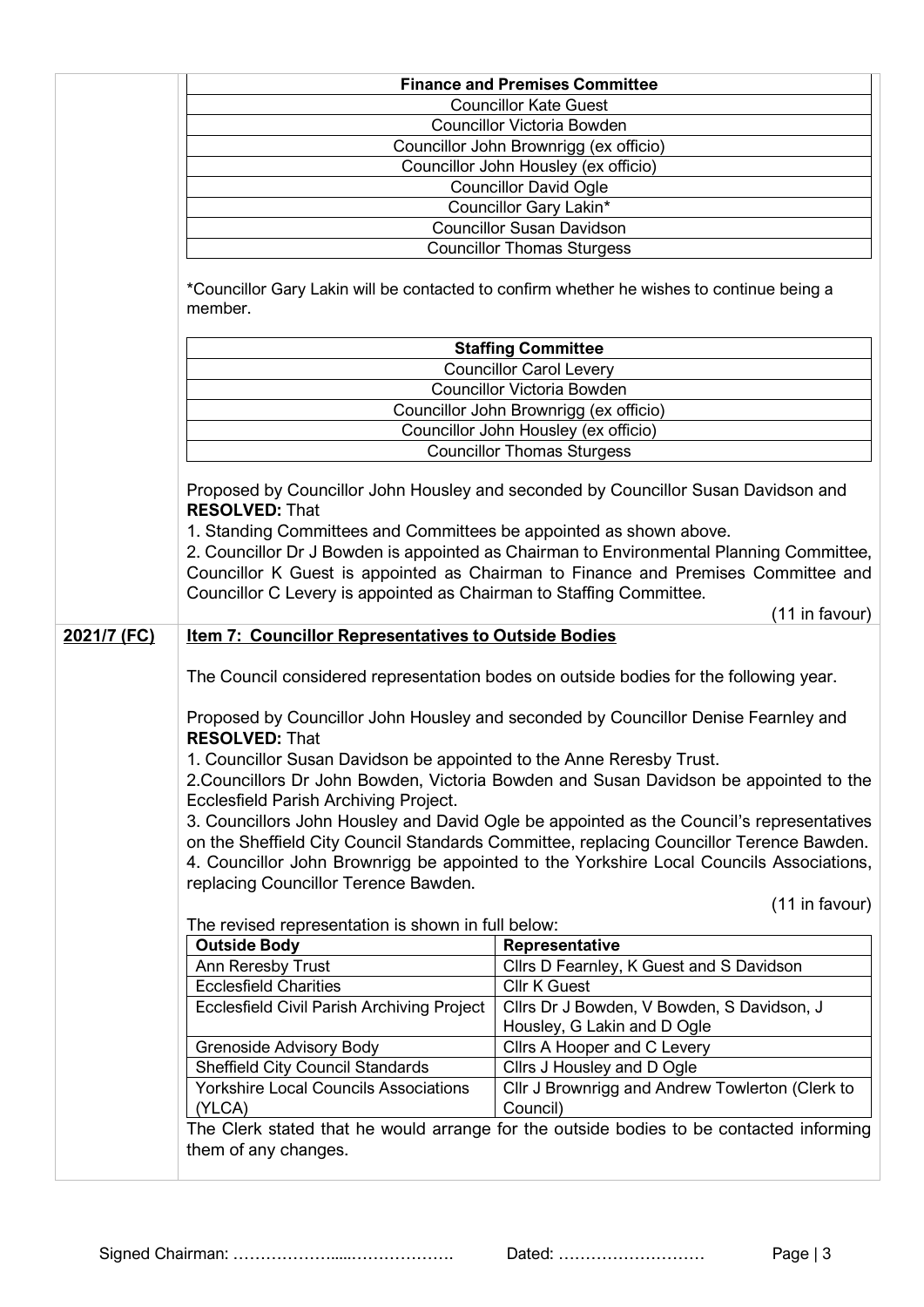| 2021/8 (FC)  | Item 8: To consider and confirm the annual schedule of meetings and Committees for                                                                                                                                                                                                                                                                                                                  |
|--------------|-----------------------------------------------------------------------------------------------------------------------------------------------------------------------------------------------------------------------------------------------------------------------------------------------------------------------------------------------------------------------------------------------------|
|              | 2021/2022                                                                                                                                                                                                                                                                                                                                                                                           |
|              | The proposed schedule was discussed.                                                                                                                                                                                                                                                                                                                                                                |
|              | The Clerk explained that while the proposed dates of the Staffing Committee meeting were<br>detailed in the schedule the proposed times were not. This was to allow members to agree<br>on a suitable time. Staffing meetings normally take place in the morning, and this may not<br>be suitable for some members.                                                                                 |
|              | Councillor John Housley said that it would be necessary to rearrange the scheduled date (3<br>June) of the next Full Council meeting to 9 June at Newton Hall Chambers due to the issues<br>with the availability of suitable venues to hold it.                                                                                                                                                    |
|              | Proposed by Councillor Kate Guest and seconded by Councillor John Housley and<br><b>RESOLVED:</b> That the annual schedule of meetings and Committees as shown below at<br>Appendix A be approved.<br>(11 in favour)                                                                                                                                                                                |
| 2021/9 (FC)  | <b>Item 9: Key holders for the Council Offices</b>                                                                                                                                                                                                                                                                                                                                                  |
|              | This was discussed.                                                                                                                                                                                                                                                                                                                                                                                 |
|              | Proposed by Councillor Kate Guest and seconded by Councillor Carol Levery and<br>RESOLVED: That in addition to the Clerk and other Council staff, the key holders for the<br>Council Offices are the Chairman and Vice Chairman, plus Councillor David Ogle.<br>(11 in favour)                                                                                                                      |
| 2021/10 (FC) | <b>Item 10: Internal Auditor</b>                                                                                                                                                                                                                                                                                                                                                                    |
|              | The Clerk gave a verbal report on the progress of appointing a suitable body to provide the<br>internal audit service for 2021/2022. He explained that this service was currently provided<br>by Yorkshire Internal Audit Services. While generally satisfied with the service they provided<br>he intended to undertake a formal review and tendering process for the contract later this<br>year. |
| 2021/11 (FC) | <b>Item 11: Appointment of the External Auditor</b>                                                                                                                                                                                                                                                                                                                                                 |
|              | This was discussed.                                                                                                                                                                                                                                                                                                                                                                                 |
|              | Proposed by Councillor Kate Guest and seconded by Councillor John Housley and<br>RESOLVED: That PKF Littlejohn is appointed as the Council's External Auditor for<br>2021/2022.                                                                                                                                                                                                                     |
|              | (11 in favour)                                                                                                                                                                                                                                                                                                                                                                                      |
| 2021/12 (FC) | <b>Item 12: Council Minutes</b>                                                                                                                                                                                                                                                                                                                                                                     |
|              | Councillor John Housley introduced the draft minutes and associated actions from the Full<br>Council meetings held on 25 March 2021 and 1 April 2021. These were then considered.                                                                                                                                                                                                                   |
|              | Proposed by Councillor Kate Guest and seconded by Councillor Carol Levery and<br>RESOLVED: That the minutes of the Full Council meeting Committee held on 25 March 2021<br>be approved.                                                                                                                                                                                                             |
|              | (11 in favour)                                                                                                                                                                                                                                                                                                                                                                                      |
|              | Proposed by Councillor John Housley and seconded by Councillor Carol Levery and<br><b>RESOLVED:</b> That the minutes of the Full Council meeting held on 1 April 2021 be approved<br>(11 in favour)                                                                                                                                                                                                 |
|              |                                                                                                                                                                                                                                                                                                                                                                                                     |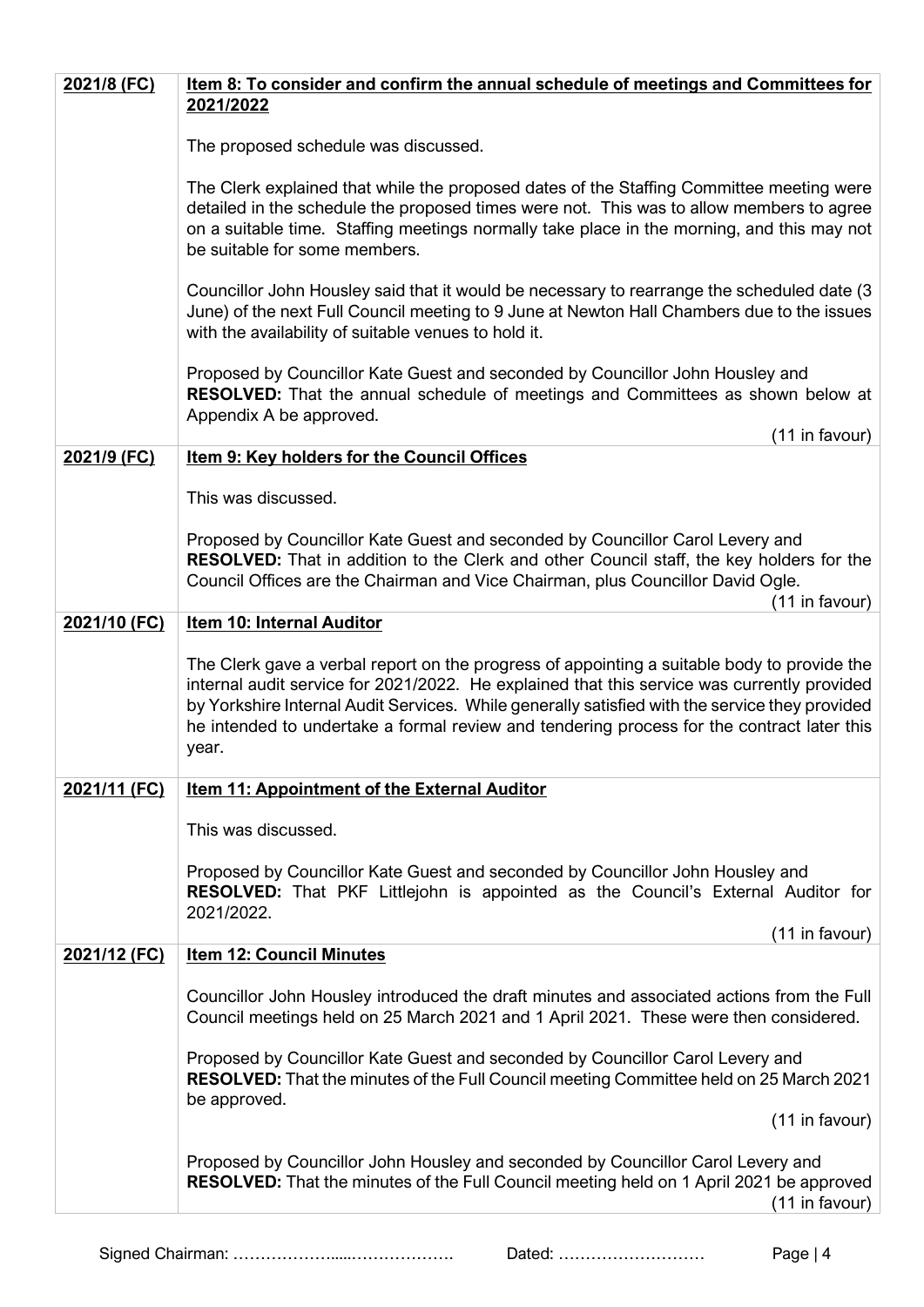| 2021/13 (FC) | <b>Item 13: Environmental Planning Committee Minutes</b>                                                                                                                                                                                                                                                                    |  |  |  |  |
|--------------|-----------------------------------------------------------------------------------------------------------------------------------------------------------------------------------------------------------------------------------------------------------------------------------------------------------------------------|--|--|--|--|
|              | Councillor Alan Hooper gave a brief commentary of the draft minutes and associated actions<br>from the meetings of 1 April 2021 and 28 April 2021.                                                                                                                                                                          |  |  |  |  |
|              | Proposed by Councillor Carol Levery and seconded by Councillor Alan Hooper and<br>RESOLVED: That the minutes of the Environmental Planning Committee held on 1 April                                                                                                                                                        |  |  |  |  |
|              | 2021 be approved.<br>(11 in favour)                                                                                                                                                                                                                                                                                         |  |  |  |  |
|              | Proposed by Councillor Carol Levery and seconded by Councillor David Ogle and<br>RESOLVED: That the minutes of the Environmental Planning Committee held on 28 April<br>2021 be approved.                                                                                                                                   |  |  |  |  |
| 2021/14 (FC) | (11 in favour)<br><b>Item 14: Finance and Premises Minutes</b>                                                                                                                                                                                                                                                              |  |  |  |  |
|              | Kate Guest, Chairman of the Finance and Premises Committee, introduced and provided a<br>brief commentary on the minutes from 29 April 2021.                                                                                                                                                                                |  |  |  |  |
|              | The Clerk reported that he had received a few suggested amendments. These all related to<br>Item 137 (F&P) Grant applications specifically the wording of the recommendations and that<br>Councillor John Brownrigg was recorded as voting in favour of one of the proposals when<br>in fact he abstained.                  |  |  |  |  |
|              | Proposed by Councillor Kate Guest and seconded by Councillor Carol Levery and                                                                                                                                                                                                                                               |  |  |  |  |
|              | RESOLVED: That: -<br>1. The Council approves the release to TCS Thorncliffe community sports charity<br>£5,000 from the funds allocated in the 2021/22 budget in support of gaining planning<br>permission for the new Tennis and Bowling pavillion subject to the satisfactory<br>completion of the due diligence process. |  |  |  |  |
|              | 2. The Council approves the release of £10,000 to TCS Thorncliffe community sports<br>charity in order to remove, refurbish and rebuild the MUGA Multi-use games area in<br>Angram Bank Park in partnership with Sheffield City Council parks (SCCP).                                                                       |  |  |  |  |
|              | 3. The revised cashbook, account/bank reconciliation and management accounts for<br>January and February 2021 be approved - 2020/139 (F&P).                                                                                                                                                                                 |  |  |  |  |
|              | 4. The schedule of payments dated 22/2/21 to 22/3/21 shown below at Appendix B be<br>approved - 2020/140 (F&P).                                                                                                                                                                                                             |  |  |  |  |
|              | 5. The Action Plan detailing the main recommendations and resulting actions of the<br>Interim Audit of Accounts for the Year End 31 March 2021 be approved - 2020/141<br>$(F&P)$ .                                                                                                                                          |  |  |  |  |
|              | 6. Stronger Minds Together be given a six month's extension to spend the grant they<br>have received from the Council - 2020/148 (F&P).                                                                                                                                                                                     |  |  |  |  |
|              | 7. Facility Maintenance Solutions be appointed to undertake the maintenance of the<br>grounds around the Council Offices for the period 2020/2021 for a fee of £480 -<br>2020/149 (F&P).                                                                                                                                    |  |  |  |  |
|              | 8. Facility Maintenance Solutions be appointed to provide an out of hours service<br>subject to confirmation that they would be willing to provide such a service and of<br>their fee - 2020/150 (F&P).                                                                                                                     |  |  |  |  |
|              | 9. Subject to the amendments highlighted above being made that the minutes of the<br>Finance and Premises meeting held on 29 April 2021 be approved.                                                                                                                                                                        |  |  |  |  |
| 2021/15 (FC) | (11 in favour)<br><b>Item 15: Grenoside Exhibition Trust</b>                                                                                                                                                                                                                                                                |  |  |  |  |
|              | Councillor Alan Hooper introduced this item. It was noted that under item 07 it had been<br>agreed that £2,000 should be transferred from the Trust's current account and invested into                                                                                                                                     |  |  |  |  |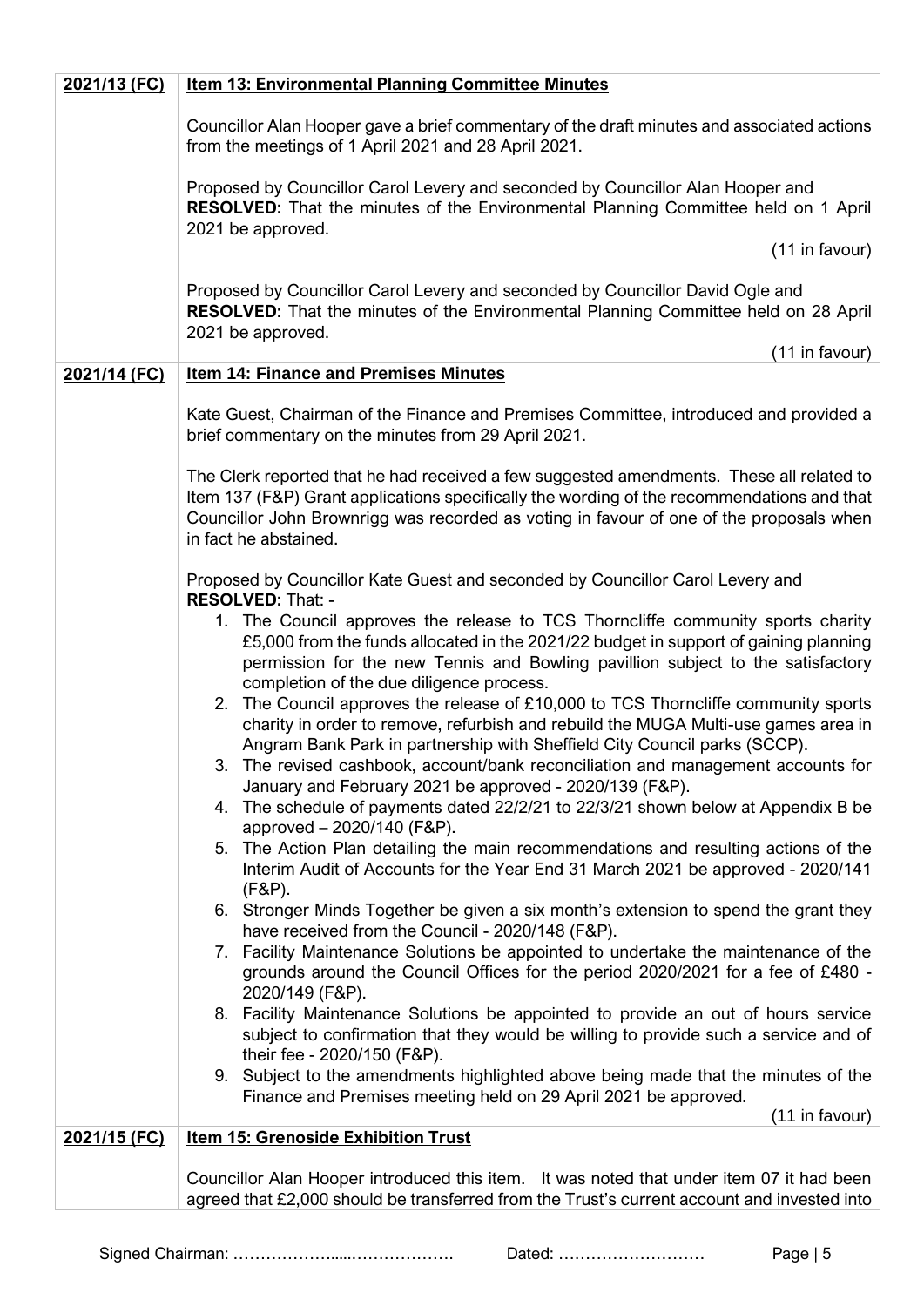|              | the M&G Savings Account. Given that the balance was showing a healthy balance it was<br>suggested and agreed that the amount transferred from the current account should be<br>increased to £2,500. |                                           |                                                                                                                                                                       |             |                |  |
|--------------|-----------------------------------------------------------------------------------------------------------------------------------------------------------------------------------------------------|-------------------------------------------|-----------------------------------------------------------------------------------------------------------------------------------------------------------------------|-------------|----------------|--|
|              | Proposed by Councillor Alan Hooper and seconded by Councillor David Ogle and<br><b>RESOLVED: That: -</b>                                                                                            |                                           |                                                                                                                                                                       |             |                |  |
|              | 2021 be endorsed.                                                                                                                                                                                   |                                           | 1. The minutes of the Trustees of Grenoside Exhibition Account Charity held on 25 March                                                                               |             |                |  |
|              |                                                                                                                                                                                                     | re-invested into its M&G Savings Account. | 2. It is recommended that £2,500 should be transferred from the Trust's current account and                                                                           |             |                |  |
| 2021/16 (FC) |                                                                                                                                                                                                     | <b>Item 16: Payments for Approval</b>     |                                                                                                                                                                       |             | (11 in favour) |  |
|              | April 2021 and 12 May 2021.                                                                                                                                                                         |                                           | The Clerk gave a brief verbal and written report on payments for approval between 26<br>Proposed by Councillor Carol Levery and seconded by Councillor David Ogle and |             |                |  |
|              | as shown below) be approved.                                                                                                                                                                        |                                           | RESOLVED: That the payments for approval between 26 April 2021 and 12 May 2021 (and                                                                                   |             | (11 in favour) |  |
|              | Date invoice<br>received                                                                                                                                                                            | <b>Payee Name</b>                         | <b>Description</b>                                                                                                                                                    | Ref         | <b>Amount</b>  |  |
|              | 26.4.21                                                                                                                                                                                             | Supake                                    | Site visit                                                                                                                                                            | <b>BACS</b> | £190.66        |  |
|              | 4.5.21                                                                                                                                                                                              | <b>British Gas</b>                        | Gas: Council office                                                                                                                                                   | DD          | £91.25         |  |
|              | 5.5.21                                                                                                                                                                                              | <b>FMS</b>                                | <b>Public toilets</b><br>maintenance: April<br>21                                                                                                                     | <b>BACS</b> | £515.00        |  |
|              | 5.5.21                                                                                                                                                                                              | <b>FMS</b>                                | Defibrillator<br>maintenance: April<br>21                                                                                                                             | <b>BACS</b> | £247.20        |  |
|              | 5.5.21                                                                                                                                                                                              | <b>FMS</b>                                | Garden<br>maintenance War<br>Memorial:<br>Apr 21                                                                                                                      | <b>BACS</b> | £61.80         |  |
|              | 5.5.21                                                                                                                                                                                              | <b>YPO</b>                                | Stationery                                                                                                                                                            | <b>BACS</b> | £72.77         |  |
|              | 5.5.21                                                                                                                                                                                              | 8x8 Voicenet<br>Solutions                 | Telephone                                                                                                                                                             | DD          | £59.77         |  |
|              | 5.5.21                                                                                                                                                                                              | Zoom Video<br>Communications              | <b>Renewal Standard</b><br>Pro                                                                                                                                        | <b>DD</b>   | £143.88        |  |
|              | 5.5.21                                                                                                                                                                                              | Google                                    | GSuite: Apr 21                                                                                                                                                        | DD          | £73.60         |  |
|              | 5.5.21                                                                                                                                                                                              | Sheffield City<br>Council                 | Rates: Apr 21                                                                                                                                                         | <b>DD</b>   | £67.00         |  |
|              | 6.5.21                                                                                                                                                                                              | 02                                        | Telephone - Clerk                                                                                                                                                     | <b>DD</b>   | £15.21         |  |
|              | 6.5.21                                                                                                                                                                                              | 02                                        | Telephone -<br>Community<br>co-ordinator                                                                                                                              | <b>DD</b>   | £15.21         |  |
|              | 7.5.21                                                                                                                                                                                              | Look Local                                | Newsletter                                                                                                                                                            | <b>BACS</b> | £400.00        |  |
|              | 7.5.21                                                                                                                                                                                              | Ebay                                      | Armed Forces flag                                                                                                                                                     | Petty cash  | £5.49          |  |
|              | 10.5.21                                                                                                                                                                                             | <b>FMS</b>                                | Repair leaking water<br>pipe - Public toilets                                                                                                                         | <b>BACS</b> | £65.00         |  |
|              | 10.5.21                                                                                                                                                                                             | <b>FMS</b>                                | Clear and dispose of<br>rubbish from<br>storage room                                                                                                                  | <b>BACS</b> | £75.00         |  |
|              | 11.5.21                                                                                                                                                                                             | <b>SYPA</b>                               | Pensions<br>contribution: April<br>21                                                                                                                                 | <b>BACS</b> | £561.76        |  |

Signed Chairman: ……………….....………………. Dated: ……………………… Page | 6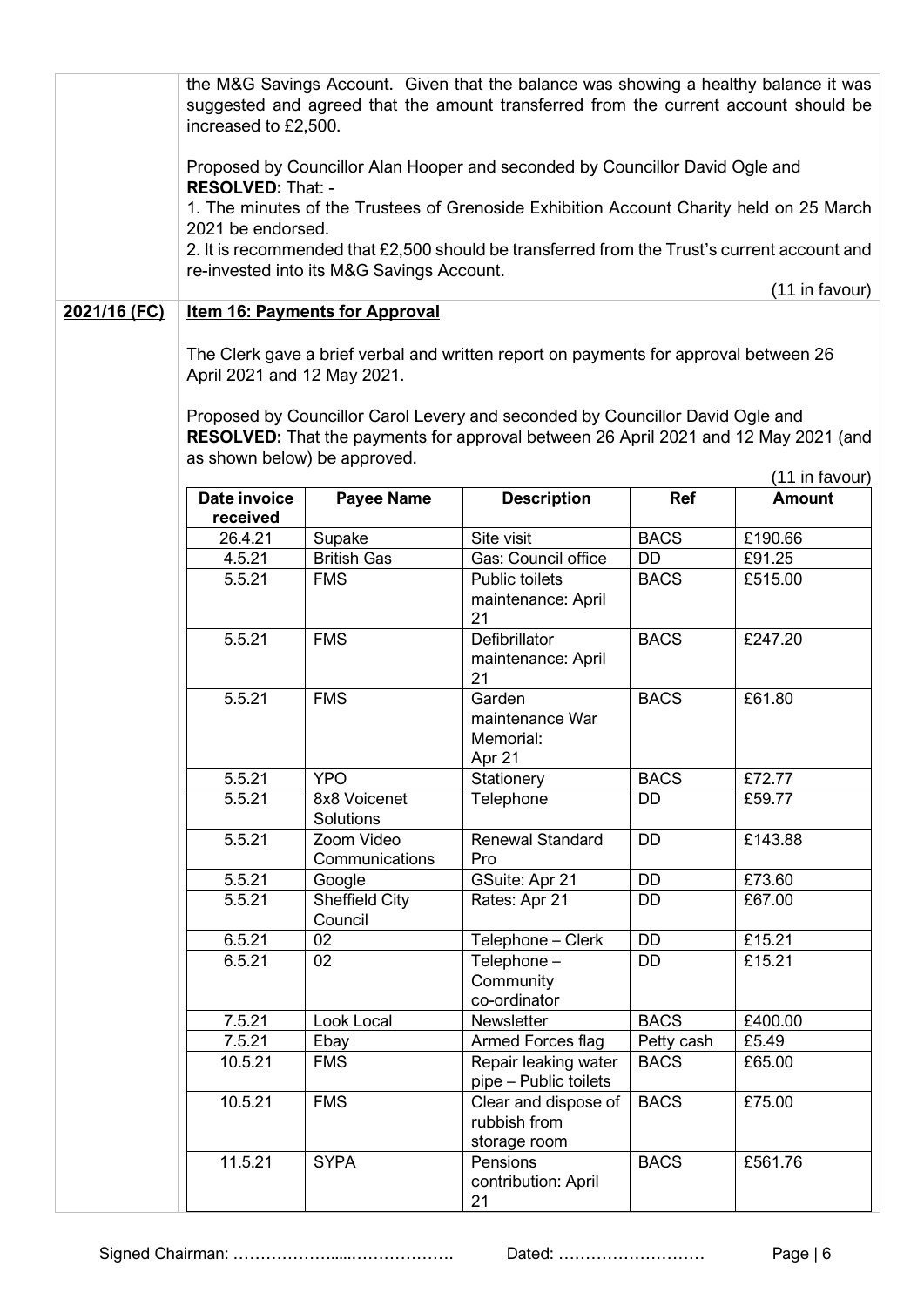|              | 12.5.21                                                                                                                                                                                                                                                                                                                           | St Michaels                                | Uniform Swap Shop                                                                  | <b>BACS</b> | £20.00        |
|--------------|-----------------------------------------------------------------------------------------------------------------------------------------------------------------------------------------------------------------------------------------------------------------------------------------------------------------------------------|--------------------------------------------|------------------------------------------------------------------------------------|-------------|---------------|
|              | Laundrette                                                                                                                                                                                                                                                                                                                        |                                            |                                                                                    |             |               |
|              |                                                                                                                                                                                                                                                                                                                                   |                                            |                                                                                    |             |               |
|              | (Paid by the Clerk)<br>12.5.21<br>St Michaels                                                                                                                                                                                                                                                                                     |                                            | Uniform Swap Shop                                                                  | <b>BACS</b> | £30.60        |
|              | Laundrette                                                                                                                                                                                                                                                                                                                        |                                            |                                                                                    |             |               |
|              |                                                                                                                                                                                                                                                                                                                                   | (Paid by the Clerk)                        |                                                                                    |             |               |
|              | 12.5.21                                                                                                                                                                                                                                                                                                                           | Purchase of Adobe                          | Purchase of Adobe                                                                  | <b>BACS</b> | £13.14        |
|              |                                                                                                                                                                                                                                                                                                                                   | Pro: April 21                              | Pro                                                                                |             |               |
|              |                                                                                                                                                                                                                                                                                                                                   |                                            |                                                                                    |             |               |
|              | 12.5.21                                                                                                                                                                                                                                                                                                                           | (Paid by the Clerk)                        | Purchase of Adobe                                                                  | <b>BACS</b> | £13.14        |
|              |                                                                                                                                                                                                                                                                                                                                   | Purchase of Adobe                          |                                                                                    |             |               |
|              |                                                                                                                                                                                                                                                                                                                                   | Pro: May 21                                | Pro                                                                                |             |               |
|              |                                                                                                                                                                                                                                                                                                                                   | (Paid by the Clerk)                        |                                                                                    |             |               |
|              |                                                                                                                                                                                                                                                                                                                                   |                                            | <b>Contractual and Retrospective Payments made by Delegated Power by the Clerk</b> |             |               |
|              | Date invoice                                                                                                                                                                                                                                                                                                                      | <b>Payee Name</b>                          | <b>Description</b>                                                                 | Ref         | <b>Amount</b> |
|              | received                                                                                                                                                                                                                                                                                                                          |                                            |                                                                                    |             |               |
|              | 28.4.21                                                                                                                                                                                                                                                                                                                           | <b>YLCA</b>                                | Webinar                                                                            | <b>BACS</b> | £48.00        |
|              | 28.4.21                                                                                                                                                                                                                                                                                                                           | <b>YLCA</b>                                | Nimble training                                                                    | <b>BACS</b> | £15.00        |
|              | 5.5.21                                                                                                                                                                                                                                                                                                                            | <b>HMRC</b>                                | Tax and NI April 21                                                                | 302737      | £483.00       |
|              |                                                                                                                                                                                                                                                                                                                                   |                                            |                                                                                    |             |               |
| 2021/17 (FC) |                                                                                                                                                                                                                                                                                                                                   | including the holding of physical meetings | To receive an update on the COVID pandemic and its implications for the Council.   |             |               |
|              | The Clerk outlined the latest position concerning the holding of Council physical and other<br>meetings. The latest guidance was that certain council meetings from 7 May 2021 onwards<br>can no longer continue to be held remotely. Also, that the general public must also be<br>allowed some opportunity to attend in person. |                                            |                                                                                    |             |               |
|              | This, however, in his opinion only covered meetings that necessitate a decision being taken                                                                                                                                                                                                                                       |                                            |                                                                                    |             |               |
|              | by vote. Other meetings could be held remotely.                                                                                                                                                                                                                                                                                   |                                            |                                                                                    |             |               |
|              | He also reported that the Council Offices had been the subject of a COVID preparedness<br>spot check by the Government's Health and Safety Executive, which it had more than<br>passed.                                                                                                                                           |                                            |                                                                                    |             |               |
| 2021/18 (FC) | <b>Item 18: Correspondence</b>                                                                                                                                                                                                                                                                                                    |                                            |                                                                                    |             |               |
|              | The various correspondence was noted.                                                                                                                                                                                                                                                                                             |                                            |                                                                                    |             |               |
|              | The Clerk reported that the Council had been recognised by the Office for National Statistics<br>for its hard work and support in promoting the 2021 Census in the community.                                                                                                                                                     |                                            |                                                                                    |             |               |
|              | Councillor John Housley gave an update on progress with the Neighbourhood Plan. The<br>newest member of the Neighbourhood Working Plan, Rose Tanner, was welcomed. She<br>was in attendance at the meeting.                                                                                                                       |                                            |                                                                                    |             |               |
|              | The Chairman also reported that Sheffield City Council's Monitoring Officer had upheld a<br>complaint concerning the conduct of a councillor. The concerned councillor had agreed to<br>read through and refresh their knowledge of the Council's Standards policies and<br>procedures.                                           |                                            |                                                                                    |             |               |
| 2021/19 (FC) |                                                                                                                                                                                                                                                                                                                                   | Item 19: Date and time of future meetings  |                                                                                    |             |               |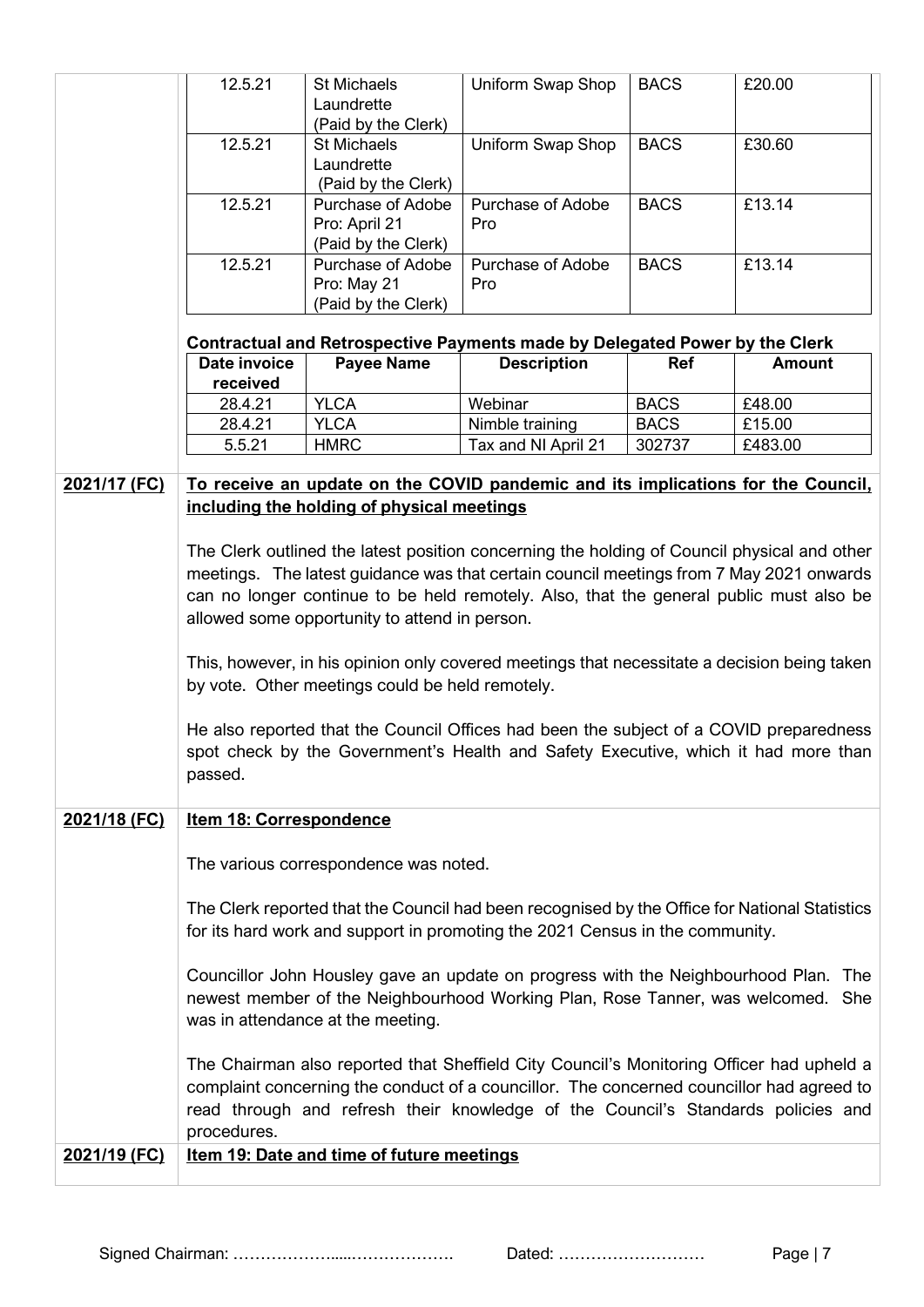After discussions, it was confirmed that the next Full Council would be on Wednesday 9 June 2021 at 7.15 pm at Newton Chambers Hall.

It was also confirmed that the next meeting of the Environmental Planning Committee would be held on Wednesday 9 June 2021 at 6.30 pm and the Finance and Premises Committee Thursday 17 June at 7.30 pm.

3rd March 2022

### **Appendix A – NOTICE OF FORTHCOMING MEETINGS OF THE PARISH COUNCIL MAY 2021 TO APRIL 2022**

| <b>COUNCIL MEETINGS - Thursdays 7.15pm</b> |                               |  |  |
|--------------------------------------------|-------------------------------|--|--|
| $9th$ June 2021                            | $1st$ July 2021               |  |  |
| 2 <sup>nd</sup> September 2021             | 7 <sup>th</sup> October 2021  |  |  |
| 4 <sup>th</sup> November 2021              | 2 <sup>nd</sup> December 2021 |  |  |
| 21 <sup>st</sup> December 2021             | 13 <sup>th</sup> January 2022 |  |  |

| 3rd February 2022          | 3rd March 2022                                             |
|----------------------------|------------------------------------------------------------|
| 7 <sup>th</sup> April 2022 |                                                            |
|                            |                                                            |
|                            | <b>ENVIRONMENTAL PLANNING COMMITTEE - Thursdays 6.30pm</b> |
|                            |                                                            |
| 27th May 2021              | $17th$ June 2021                                           |
| 15th July 2021             | 12th August 2021                                           |
| 16th September 2021        | 21 <sup>st</sup> October 2021                              |
| 18th November 2021         | 16th December 2021                                         |
| 17th January 2022          | 17th February 2022                                         |
| 17th March 2022            | 21 <sup>st</sup> April 2022                                |
|                            |                                                            |

**Please note: A meeting of the Environmental Planning Committee is also held at 6.30pm prior to each Council meeting.**

| FINANCE/PREMISES COMMITTEE - Thursdays 7.30pm |                               |  |  |
|-----------------------------------------------|-------------------------------|--|--|
| 27th May 2021                                 | 17 <sup>th</sup> June 2021    |  |  |
| 15th July 2021                                | 16th September 2021           |  |  |
| 21 <sup>st</sup> October 2021                 | 18th November 2021            |  |  |
| 16 <sup>th</sup> December 2021                | 27 <sup>th</sup> January 2022 |  |  |
| 17th February 2022                            | 17 <sup>th</sup> March 2022   |  |  |
| 21 <sup>st</sup> April 2022                   |                               |  |  |

| <b>STAFFING COMMITTEE - Thursdays - 7.00pm</b> |                                |  |  |  |
|------------------------------------------------|--------------------------------|--|--|--|
| $8th$ July 2021                                | 9 <sup>th</sup> September 2021 |  |  |  |
| 11 <sup>th</sup> November 2021                 | 9 <sup>th</sup> December 2021  |  |  |  |
| 13 <sup>th</sup> January 2022                  | 10 <sup>th</sup> March 2022    |  |  |  |

#### **Appendix B - PAYMENTS LIST FOR APPROVAL from 22nd February 2021 to 17th March 2021- 2020/140 (F&P) Payments for Approval**

| Date invoice<br>received | <b>Payee Name</b> | <b>Description</b>                             | <b>Ref</b>  | <b>Amount</b>  |
|--------------------------|-------------------|------------------------------------------------|-------------|----------------|
| 22221                    | Firecrest         | Works to be carried out:<br>Council office     | <b>BACS</b> | £215.00 ex VAT |
| 26.2.21                  | <b>FMS</b>        | Chapeltown toilets<br>maintenance: February 21 | <b>BACS</b> | £515.00        |
| 26.2.21                  | <b>FMS</b>        | Defibrillator maintenance:<br>February 21      | <b>BACS</b> | £247.20        |